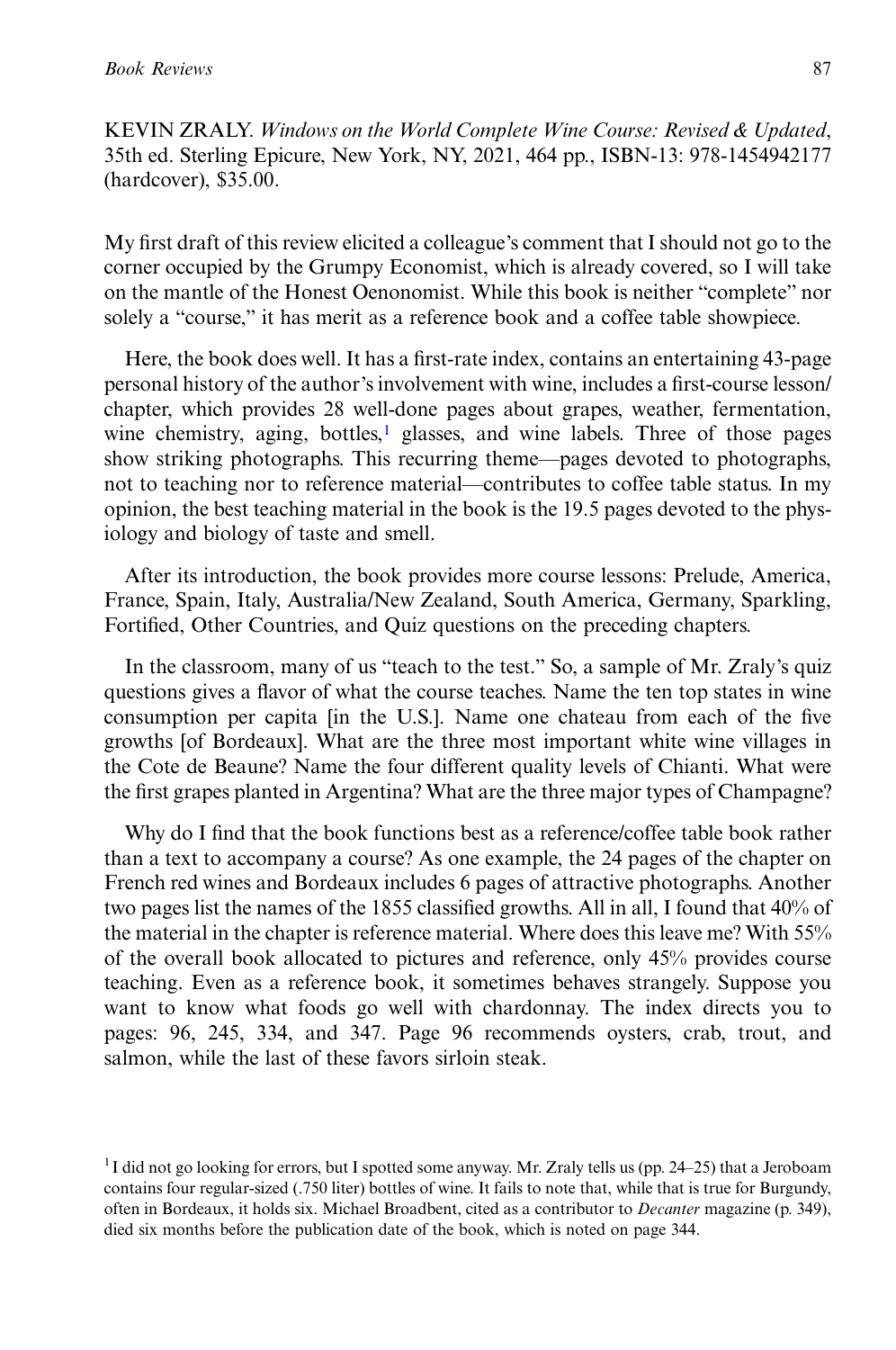Let's look at another chapter. The one on Sparkling wines caught my eye. This chapter does a good job teaching about the locales in Champagne, the Méthode Champenoise, and different styles of Champagne while providing a taxonomy of twenty-five well-known houses classified from light-delicate to full and rich.

How many Champagne labels can you name? I cannot get to 10. Did you know there are thousands? I first read about Champagne in Michael Broadbent's (1980) Great Vintage Wine Book in the 1980s and decided that if Winston Churchill liked Pol Roger, that was good enough for me. I could not tell the taste difference, but I bought it and liked it. It was only years later that I learned from Gary Westby of K&L Wine Merchants that no-name labels could taste as good as famous ones. The book says that there are "more than 260 Champagne houses," and the pie chart on the same page implies that those houses comprise 80% of the total number, so there must be about 325. Where are the thousands of other labels? I assume that Champagne labels and growers differ, but the course does not offer an explanation.

Horizontal and vertical comparisons of wines are familiar to readers of this Journal. The book recommends at least three such comparisons of two or more wines in each chapter, but not one suggests a "triangle test," which has become standard in the testing/tasting world (Weil, 2007). Mr. Zraly may not prefer such tests, but should not a complete course alert readers to their existence and merits (or demerits)?

Readers of this Journal will be interested to know that the course omits oenometric research findings from its teachings. There is a discussion of the effects of weather on wine, but there is no mention of the now-classic work of Ashenfelter and others using auction prices to identify the relationship between weather and wine quality (Ashenfelter, 2010). Elsewhere, the course discusses wine words and descriptors but does not question whether anyone can reliably describe, then replicate, wine tastes and smells (Lehrer, 2009). The book also describes and illustrates the steepness of the growing hills in Germany, but unfortunately does not mention the analysis, which has estimated the degree days hitting the grapes on those hillsides as a function of the steepness and orientation of the hillsides, and then has related the degree days to the higher prices the wines fetch, and hence the higher quality of the wine (Ashenfelter and Storchmann, 2010). I do not know whether Mr. Zraly is unaware of oenometric research or whether he finds it irrelevant. I will not speculate, as I am trying not to be grumpy.

Based upon many discussions over the years with oenophiles and with those who have relatively little interest in wine, here are just a few questions I believe ought to be addressed in a course about wine (but are not in this book). How do I deal with wine in a restaurant? What should I do when the waiter hands me the cork?<sup>2</sup> What do I do

<sup>&</sup>lt;sup>2</sup> In the past, because unscrupulous restauranteurs were putting fake labels on cheap wines, reputable winemakers began to brand their corks to cut down on such counterfeiting. Hence, the server would open the bottle in front of the customer and hand over the cork for inspection. Where the mythology around sniffing